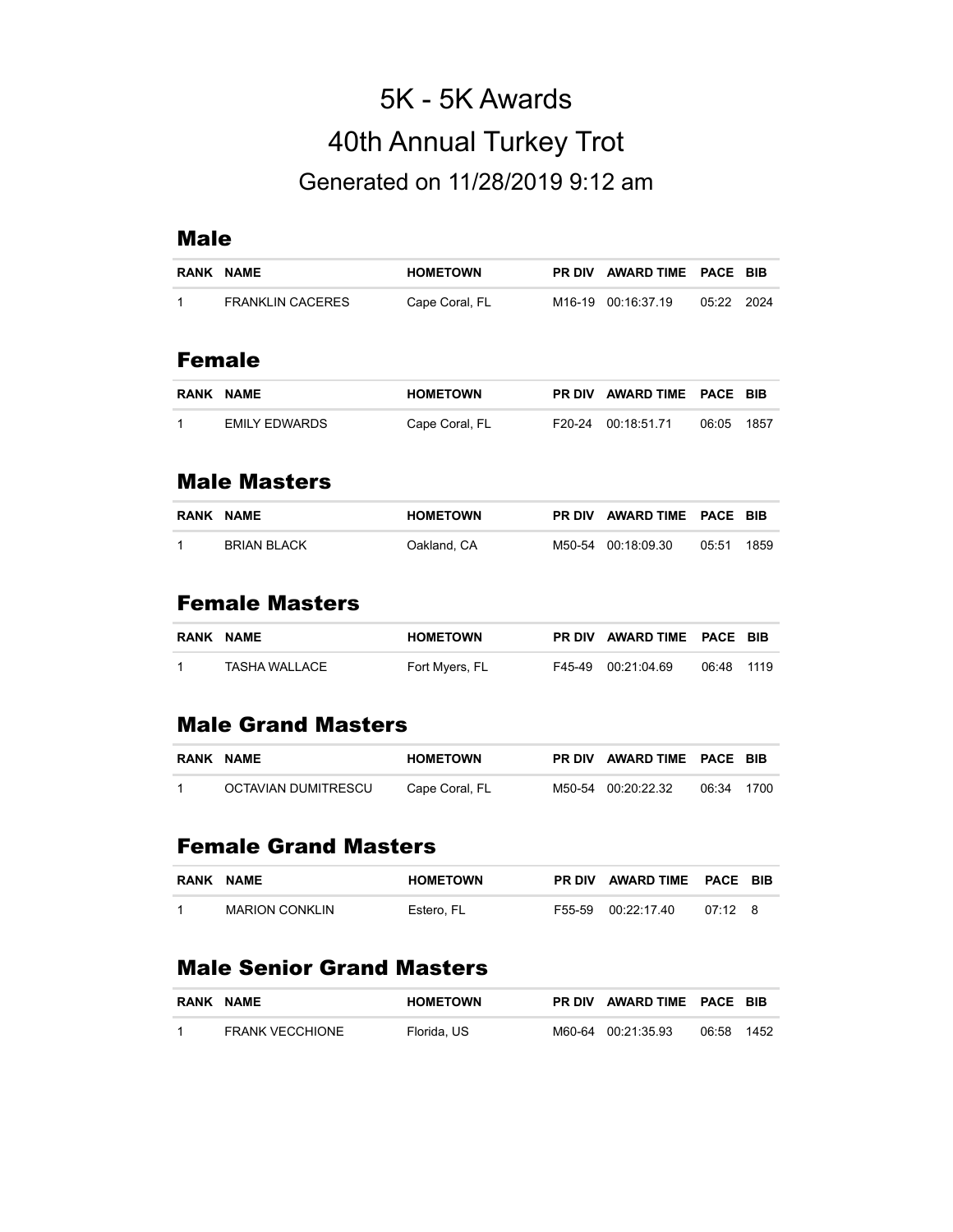# Female Senior Grand Masters

| <b>RANK NAME</b> | <b>HOMETOWN</b> | PR DIV AWARD TIME PACE BIB |       |      |
|------------------|-----------------|----------------------------|-------|------|
| KAREN MILES      | FT MYERS. FL    | F65-69 00:23.19.17         | 07:32 | 1952 |

#### M1-9

| <b>RANK</b> | <b>NAME</b>            | <b>HOMETOWN</b> | <b>PR DIV</b> | <b>AWARD TIME</b> | <b>PACE BIB</b> |      |
|-------------|------------------------|-----------------|---------------|-------------------|-----------------|------|
|             | <b>KAI NESFIELD</b>    | Fort Myers, FL  | $M1-9$        | 00:22:09.56       | 07:08           | 947  |
| 2           | RAYDEL BLANCO          | Cape Coral, FL  | $M1-9$        | 00:24:27.33       | 07:53           | 951  |
| 3           | <b>ANDREW BROMILEY</b> | CAPE CORAL. FL  | $M1-9$        | 00:24:42.92       | 07:58           | 944  |
| 4           | <b>MICHAEL STOKER</b>  | fort myers, FL  | $M1-9$        | 00:26:05.92       | 08:25           | 663  |
| 5           | <b>ABRAM FENNELL</b>   | Cape Coral, FL  | $M1-9$        | 00:26:09.18       | 08:26           | 1563 |

# F1-9

| <b>RANK</b> | <b>NAME</b>         | <b>HOMETOWN</b>      | <b>PR DIV</b>     | AWARD TIME PACE BIB |       |      |
|-------------|---------------------|----------------------|-------------------|---------------------|-------|------|
| 1           | <b>CAELYN LEWIS</b> | Cape Coral, FL       | F <sub>1</sub> -9 | 00:24:27.56         | 07:53 | 1533 |
| 2           | <b>MYA NESFIELD</b> | Fort Myers, FL       | F <sub>1</sub> -9 | 00:27:20.72         | 08:49 | 948  |
| 3           | AMELIA FORTD        | North Fort Myers, FL | $F1-9$            | 00:29:25.30         | 09.29 | 1092 |
| 4           | MIKAELA WAUGH       | Fort Myers, FL       | F <sub>1</sub> -9 | 00:29:35.16         | 09:32 | 1755 |
| 5           | <b>MADISON RUTH</b> | Cape Coral, FL       | $F1-9$            | 00:29:46.48         | 09:36 | 1920 |

# M10-12

| <b>RANK</b> | <b>NAME</b>              | <b>HOMETOWN</b>      | <b>PR DIV</b>      | <b>AWARD TIME</b> | PACE  | <b>BIB</b> |
|-------------|--------------------------|----------------------|--------------------|-------------------|-------|------------|
|             | <b>OWEN LEWIS</b>        | Cape Coral, FL       | M10-12             | 00:21:52.51       | 07:03 | 1532       |
| 2           | ANDREW MARINO            | Fort Myers, FL       | M10-12             | 00:21:59.70       | 07:05 | 940        |
| 3           | <b>DENNY OLSEN</b>       | North Fort Myers, FL | M10-12             | 00:21:59.91       | 07:05 | 1133       |
| 4           | <b>MATTHEW GRAZIANO</b>  | Fort Myers, FL       | M10-12             | 00:22:15.98       | 07:11 | 1843       |
| 5           | <b>RYAN PFANNENSTIEL</b> | Fort Myers, FL       | M <sub>10-12</sub> | 00:23:06.34       | 07:27 | 1656       |

# F10-12

| <b>RANK</b> | <b>NAME</b>               | <b>HOMETOWN</b> | <b>PR DIV</b>       | <b>AWARD TIME</b> | <b>PACE BIB</b> |      |
|-------------|---------------------------|-----------------|---------------------|-------------------|-----------------|------|
|             | ALEXIS NEUMANN            | CAPE CORAL, FL  | F <sub>10-12</sub>  | 00:20:16.53       | 06:32           | 1742 |
| 2           | <b>JAELYN CHRYSLER</b>    | Apalachin, NY   | F <sub>10</sub> -12 | 00:20:54.02       | 06:44           | 312  |
| 3           | <b>ROBIN REILLY</b>       | Greensburg, PA  | F <sub>10</sub> -12 | 00:23:05.53       | 07:26           | 2182 |
| 4           | <b>MAGGIE POCKLINGTON</b> | Fort Myers, FL  | F <sub>10-12</sub>  | 00:23:55.13       | 07:42           | 641  |
| 5           | <b>WREN PALMER</b>        | Fort Myers, FL  | F <sub>10</sub> -12 | 00:24:57.63       | 08:03           | 1504 |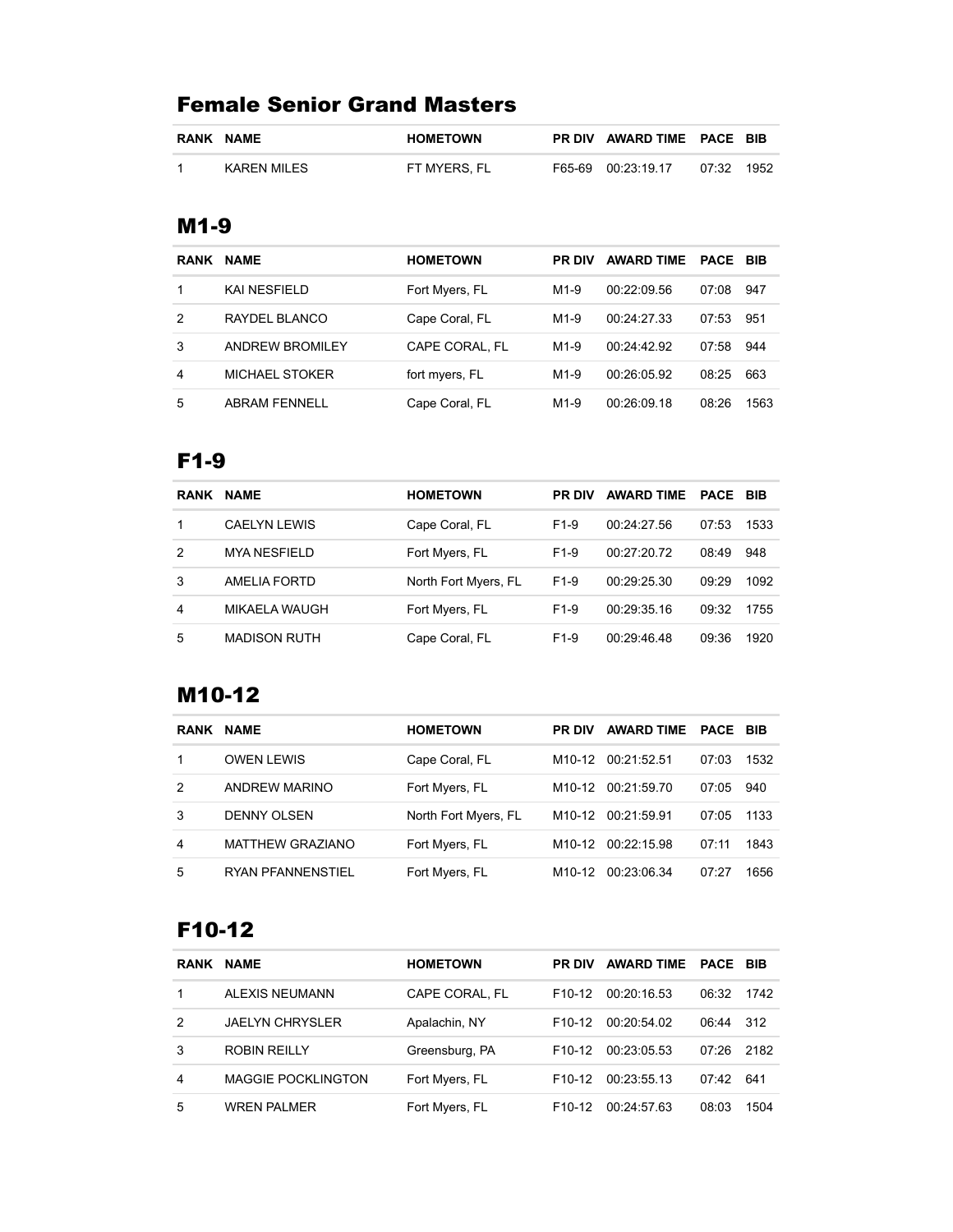# M13-15

| <b>RANK</b> | <b>NAME</b>          | <b>HOMETOWN</b> | <b>PR DIV</b>       | <b>AWARD TIME</b> | <b>PACE</b> | <b>BIB</b> |
|-------------|----------------------|-----------------|---------------------|-------------------|-------------|------------|
|             | <b>COLSEN PALMER</b> | Fort Myers, FL  | M13-15              | 00:16:51.61       | 05:26       | 1503       |
| 2           | <b>RYAN KINNEY</b>   | Cape Coral, FL  | M <sub>13</sub> -15 | 00:18:16.89       | 05:54       | 1754       |
| 3           | NFKHI PFRRY          | Cape Coral, FL  | M13-15              | 00:18:17.35       | 05:54       | 1641       |
| 4           | <b>JOSEPH FLECHA</b> | Cape Coral, FL  | M13-15              | 00:18:33.63       | 05.59       | 401        |
| 5           | <b>JACE STUART</b>   | Apalachin, NY   | M <sub>13</sub> -15 | 00:19:00.80       | 06:08       | 313        |

# F13-15

| <b>RANK</b> | <b>NAME</b>            | <b>HOMETOWN</b> | <b>PR DIV</b>       | <b>AWARD TIME</b> | <b>PACE BIB</b> |      |
|-------------|------------------------|-----------------|---------------------|-------------------|-----------------|------|
|             | AMY MENG               | Fort Myers, FL  | F <sub>13</sub> -15 | 00:20:41.52       | 06:40           | 1271 |
| 2           | HANNAH MANIBO          | Fort Myers, FL  | F <sub>13</sub> -15 | 00:20:52.61       | 06:44           | 1156 |
| 3           | <b>KATIE JOHNSON</b>   | Fort Myers, FL  | F <sub>13</sub> -15 | 00:21:34.47       | 06:57           | 417  |
| 4           | <b>MCKINLEY PARKER</b> | Fort Myers, FL  | F <sub>13</sub> -15 | 00:21:46.47       | 07:01           | 1728 |
| 5           | ELIZABETH MCHUGH       | Fort Myers, FL  | F <sub>13</sub> -15 | 00:21:57.89       | 07:05           | 1438 |

# M16-19

| <b>RANK</b> | <b>NAME</b>          | <b>HOMETOWN</b>  | <b>PR DIV</b>      | <b>AWARD TIME</b> | PACE  | BIB  |
|-------------|----------------------|------------------|--------------------|-------------------|-------|------|
| 1           | <b>TYLER GILBERT</b> | Ormond Beach, FL | M16-19             | 00:17:12.25       | 05:33 | 1321 |
| 2           | BRAYAN BELTRAN-REYES | LaBelle, FL      | M16-19             | 00:17:17.70       | 05:35 | 1299 |
| 3           | <b>RYAN RINGER</b>   | Cape Coral, FL   | M <sub>16-19</sub> | 00:17:31.21       | 05:39 | 2043 |
| 4           | <b>MARCOS RICO</b>   | LaBelle, FL      | M16-19             | 00:17:37.73       | 05:41 | 1302 |
| 5           | <b>CALEB FLECHA</b>  | Cape Coral, FL   | M16-19             | 00:18:06.38       | 05:50 | 403  |

# F16-19

| <b>RANK</b> | <b>NAME</b>             | <b>HOMETOWN</b> | <b>PR DIV</b>       | <b>AWARD TIME</b> | PACE  | - BIB |
|-------------|-------------------------|-----------------|---------------------|-------------------|-------|-------|
|             | <b>JESSICA EDWARDS</b>  | Cape Coral, FL  | F <sub>16</sub> -19 | 00:19:23.00       | 06:15 | 1858  |
| 2           | <b>JULIA HOLSTON</b>    | Fort Myers, FL  | F <sub>16</sub> -19 | 00:22:13:11       | 07:10 | 584   |
| 3           | <b>CYDNEY RENTSCH</b>   | Cape Coral, FL  | F <sub>16</sub> -19 | 00.23.29.23       | 07:34 | 1663  |
| 4           | <b>MELISSA WINCKLER</b> | Cape Coral, FL  | F <sub>16</sub> -19 | 00:24:13.45       | 07:48 | 1567  |
| 5           | PAULINA HUNTINGTON      | Cape Coral, FL  | F <sub>16</sub> -19 | 00:24:29.36       | 07:53 | 875   |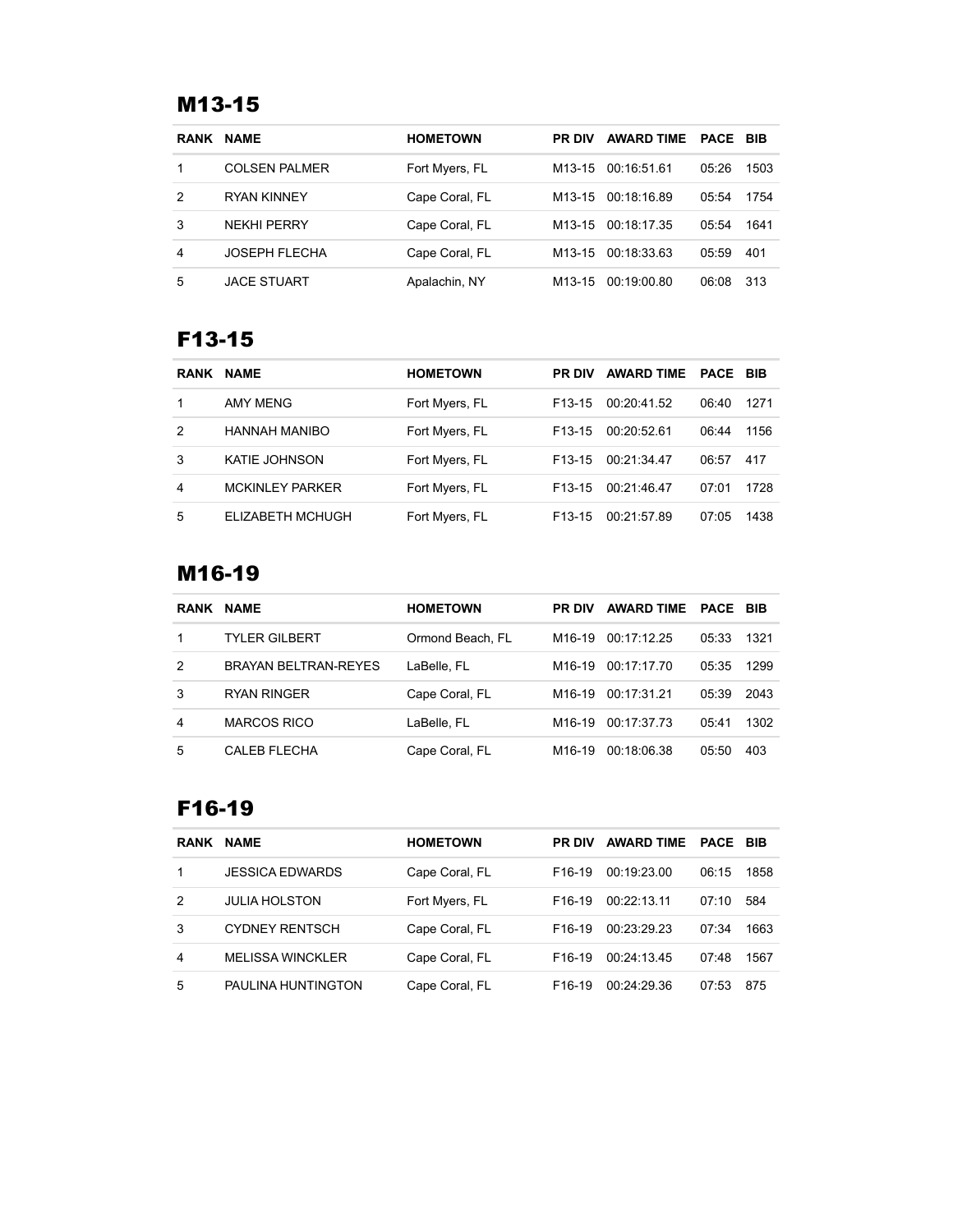# M20-24

| <b>RANK</b>    | <b>NAME</b>             | <b>HOMETOWN</b>             | <b>PR DIV</b> | <b>AWARD TIME</b> | <b>PACE</b> | BIB |
|----------------|-------------------------|-----------------------------|---------------|-------------------|-------------|-----|
| 1              | TIM HOWARD              | Grand Island, NY            | M20-24        | 00 17 33 94       | 05:40       | 572 |
| $\overline{2}$ | <b>TOMMY ARCENTALES</b> | Fort Myers, FL              | M20-24        | 00:18:32.78       | 05:59       | 767 |
| 3              | ANDREW TRUJILLO         | <b>FORT MYERS, FL</b>       | M20-24        | 00 19 57 39       | 06:26       | 517 |
| 4              | <b>JACK GOWER</b>       | North Fort Myers, FL        | M20-24        | 00:20:20.55       | 06:33       | 740 |
| 5              | <b>MAXWELL ROHDE</b>    | Palos Verdes Estates.<br>СA | M20-24        | 00:21:08:48       | 06:49       | 955 |

#### F20-24

| <b>RANK</b> | <b>NAME</b>            | <b>HOMETOWN</b>    | <b>PR DIV</b> | <b>AWARD TIME</b> | <b>PACE BIB</b> |      |
|-------------|------------------------|--------------------|---------------|-------------------|-----------------|------|
|             | <b>KATIF AVERY</b>     | Bonita Springs, FL | F20-24        | 00.19.49.84       | 06:23           | 220  |
| 2           | CALINE MCCARTHY        | Fort Myers, FL     | F20-24        | 00:21:57.36       | 07:05           | 702  |
| 3           | ABIGAIL KOHLMEIER      | Cape Coral, FL     | F20-24        | 00:22:34.82       | 07:17           | 635  |
| 4           | KYLIF FLYNN            | Fort Myers, FL     | F20-24        | 00:23:01.05       | 07:25           | 2086 |
| 5           | <b>CAROLINE BARKER</b> | Edwardsville. IL   | F20-24        | 00:23:46.53       | 07:40           | 1932 |

#### M25-29

| <b>RANK</b> | <b>NAME</b>           | <b>HOMETOWN</b> | <b>PR DIV</b> | <b>AWARD TIME</b> | PACE  | <b>BIB</b> |
|-------------|-----------------------|-----------------|---------------|-------------------|-------|------------|
|             | <b>SEAN MENDES</b>    | Tampa, FL       | M25-29        | 00:17:50.58       | 05:45 | 1738       |
| 2           | <b>RYAN SONGER</b>    | Cape Coral, FL  | M25-29        | 00 21 02 89       | 06:47 | 1804       |
| 3           | <b>STEVEN OLIVERI</b> | Estero, FL      | M25-29        | 00:21:09.29       | 06:49 | 791        |
| 4           | <b>DUSTIN MCCABE</b>  | Cape Coral, FL  | M25-29        | 00:21:40.72       | 06:59 | 697        |
| 5           | <b>MATT OBERSKI</b>   | Fort Myers, FL  | M25-29        | 00:21:44.83       | 07:00 | 1772       |

#### F25-29

| <b>RANK</b> | <b>NAME</b>                | <b>HOMETOWN</b> | <b>PR DIV</b>       | <b>AWARD TIME</b> | PACE  | BIB  |
|-------------|----------------------------|-----------------|---------------------|-------------------|-------|------|
|             | <b>LAURISSA STEPHENSON</b> | Cape Coral, FL  | F <sub>25</sub> -29 | 00:22:05.74       | 07:07 | 1886 |
| 2           | KIFRSTEN NIFLSEN           | Cape Coral, FL  | F <sub>25</sub> -29 | 00:23:04:54       | 07:26 | 235  |
| 3           | TORI IRVIN                 | Cape Coral, FL  | F <sub>25</sub> -29 | 00:23:48.07       | 07:40 | 240  |
| 4           | <b>KAREN AMBROSE</b>       | Cape Coral, FL  | F <sub>25</sub> -29 | 00:23:54.85       | 07:42 | 658  |
| 5           | CHRISTINE DESOCIO          | Auburn, NY      | F <sub>25</sub> -29 | 00:24:03:51       | 07.45 | 2127 |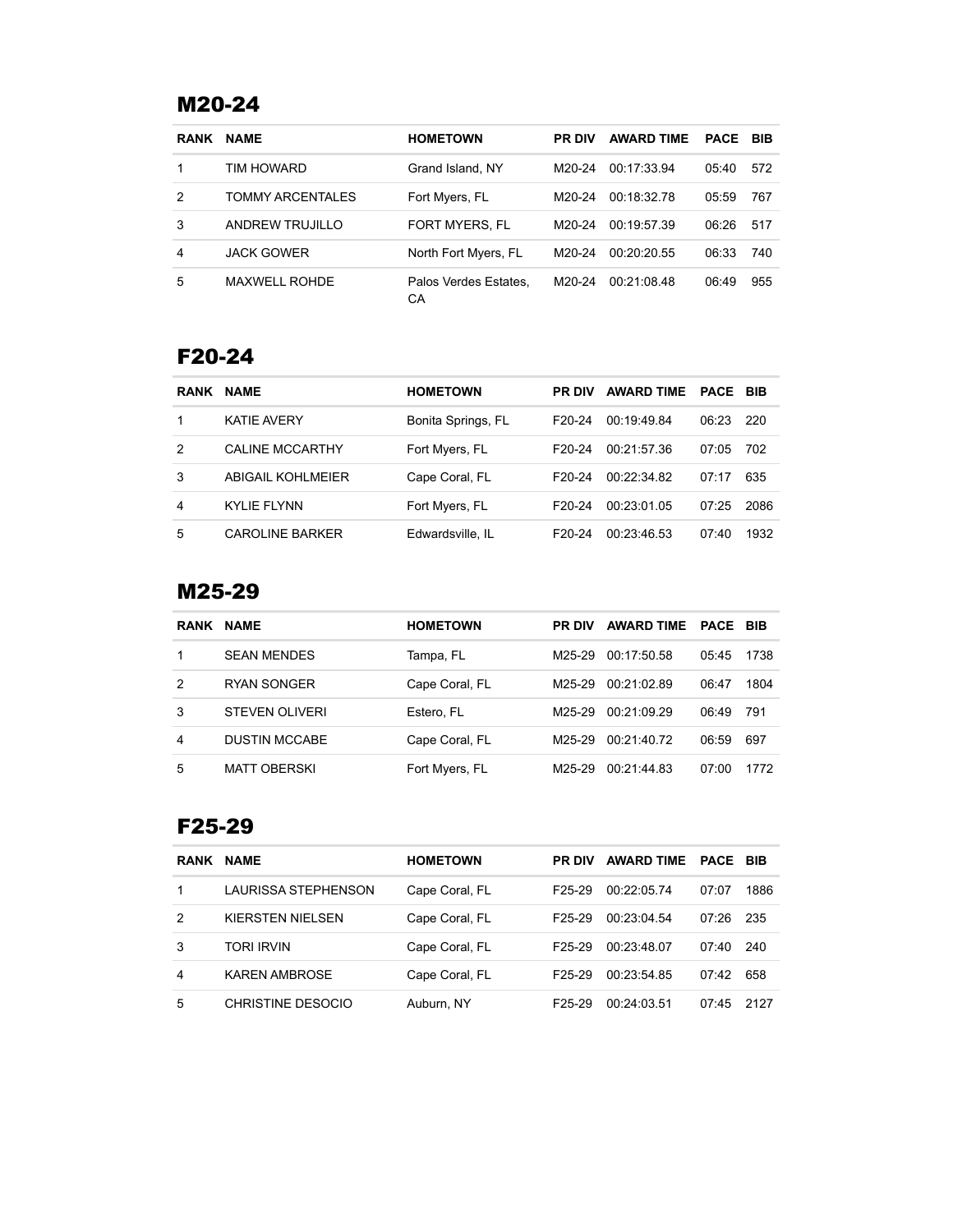# M30-34

| <b>RANK</b> | <b>NAME</b>        | <b>HOMETOWN</b> | <b>PR DIV</b> | <b>AWARD TIME</b> | <b>PACE BIB</b> |      |
|-------------|--------------------|-----------------|---------------|-------------------|-----------------|------|
|             | OSCAR CORREDOR     | Fort Myers, FL  | M30-34        | 00:18:07.18       | 05:50           | 1816 |
| 2           | <b>SEAN PHAM</b>   | Fort Myers, FL  | M30-34        | 00:19:31.74       | 06:18           | 124  |
| 3           | <b>BRAD FRESCH</b> | Fort Myers, FL  | M30-34        | 00:19:45.13       | 06.22           | 1122 |
| 4           | ROSS KRAVETZ       | Fort Myers, FL  | M30-34        | 00:19:53.39       | 06:25           | 409  |
| 5           | NATE VEILLEUX      | Cape Coral, FL  | M30-34        | 00:20:48.65       | 06:42           | 1747 |

# F30-34

| <b>RANK</b> | <b>NAME</b>          | <b>HOMETOWN</b>      | <b>PR DIV</b> | AWARD TIME PACE BIB |       |      |
|-------------|----------------------|----------------------|---------------|---------------------|-------|------|
| 1           | <b>DIANA SITAR</b>   | Fort Myers, FL       | F30-34        | 00:18:56.02         | 06:06 | 2125 |
| 2           | <b>CRISSY MCCAIN</b> | CAPE CORAL. FL       | F30-34        | 00:20:50.31         | 06:43 | 1699 |
| 3           | <b>MEGAN PELTON</b>  | Cincinnati, OH       | F30-34        | 00:20:55.77         | 06:45 | 1303 |
| 4           | <b>LORI ROBBINS</b>  | Fort Myers, FL       | F30-34        | 00:21:08.12         | 06:49 | 965  |
| 5           | <b>KAYLA MILLER</b>  | North Fort Myers, FL | F30-34        | 00:21:35.17         | 06:57 | 1077 |

#### M35-39

| <b>RANK</b> | <b>NAME</b>           | <b>HOMETOWN</b>      | <b>PR DIV</b> | <b>AWARD TIME</b> | <b>PACE</b> | <b>BIB</b> |
|-------------|-----------------------|----------------------|---------------|-------------------|-------------|------------|
|             | <b>BRETT PERKINS</b>  | Circleville, OH      | M35-39        | 00:17:02.33       | 05:30       | 1274       |
| 2           | <b>JOHN MILLER</b>    | North Fort Myers, FL | M35-39        | 00:19:01.53       | 06:08       | 1078       |
| 3           | <b>JUSTIN MAZZARA</b> | Fort Myers, FL       | M35-39        | 00:19:21.73       | 06:14       | 2177       |
| 4           | NATE ARVIDSON         | Cape Coral, FL       | M35-39        | 00:20:03.71       | 06:28       | 1378       |
| 5           | <b>EVAN PATAK</b>     | Lutz, FL             | M35-39        | 00:20:05.14       | 06.28       | 306        |

#### F35-39

| <b>RANK</b> | <b>NAME</b>              | <b>HOMETOWN</b>    | <b>PR DIV</b> | <b>AWARD TIME</b> | <b>PACE</b> | <b>BIB</b> |
|-------------|--------------------------|--------------------|---------------|-------------------|-------------|------------|
|             | <b>KATHRYN REPPERGER</b> | Cape Coral, FL     | F35-39        | 00:20:35.15       | 06:38       | 1954       |
| 2           | <b>SARA BREAULT</b>      | Bonita Springs, FL | F35-39        | 00:20:53:41       | 06:44       | 1075       |
| 3           | <b>BETSY MEACHAM</b>     | Circleville, OH    | F35-39        | 00:21:20.40       | 06:53       | 1275       |
| 4           | ALICIA BRUMBACH          | Lancaster, PA      | F35-39        | 00:21:45.92       | 07:01       | 1364       |
| 5           | KASSIDY KAYF             | Fort Myers, FL     | F35-39        | 00:23:03.69       | 07:26       | 499        |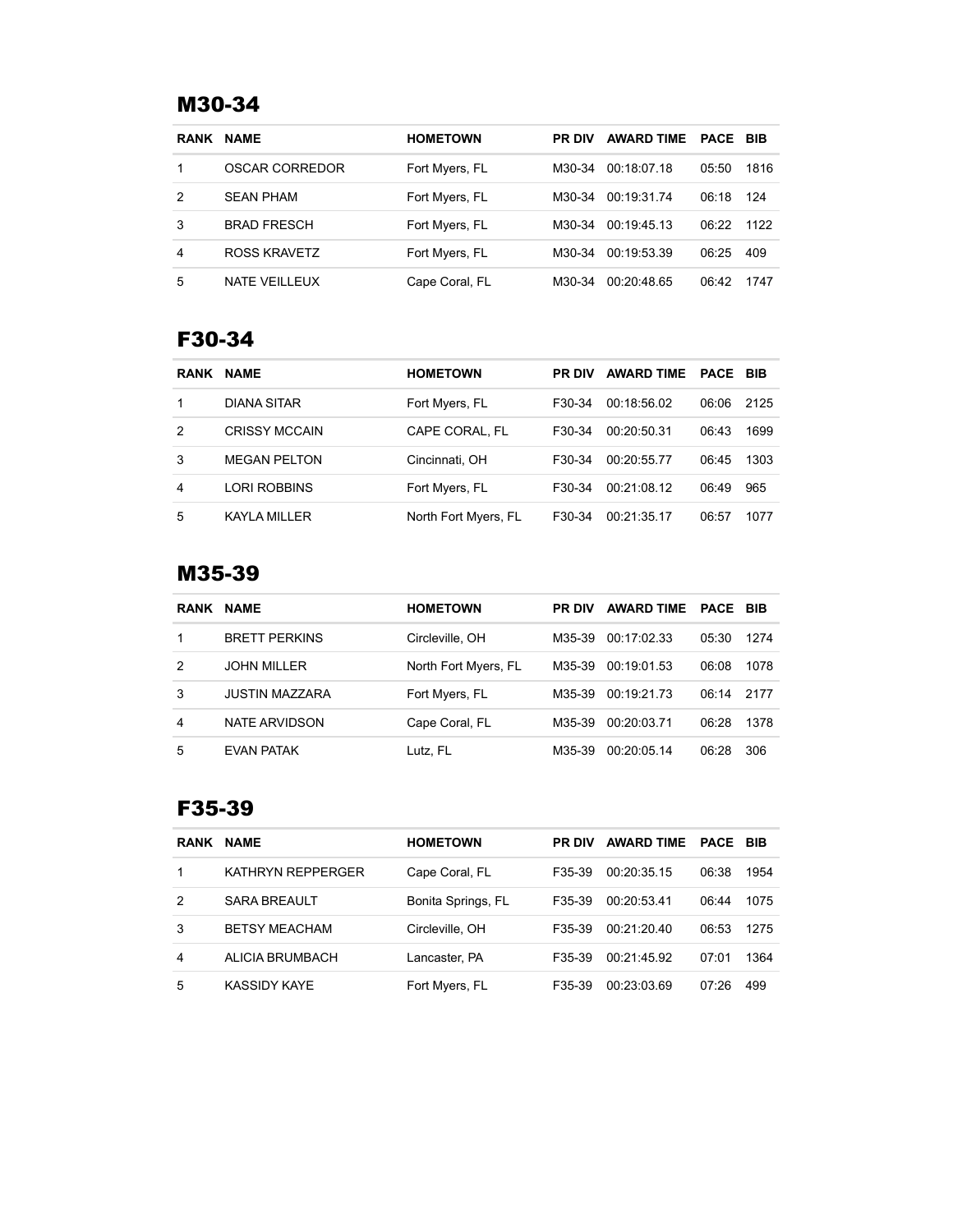#### M40-44

| <b>RANK</b> | <b>NAME</b>             | <b>HOMETOWN</b>      | <b>PR DIV</b> | <b>AWARD TIME</b> | <b>PACE</b> | BIB  |
|-------------|-------------------------|----------------------|---------------|-------------------|-------------|------|
|             | <b>GREGORY ADMAN</b>    | Cape Coral, FL       | M40-44        | 00:18:40:46       | 06:01       | 1781 |
| 2           | <b>ANDREW CHRYSLER</b>  | Apalachin, NY        | M40-44        | 00:19:04.82       | 06:09       | 311  |
| 3           | <b>CHAD STEGEMILLER</b> | Shelbyville, IN      | M40-44        | 00:20:41.02       | 06:40       | 1627 |
| 4           | <b>JASON SCIANDRA</b>   | North Fort Myers, FL | M40-44        | 00:20:45.99       | 06:42       | 1565 |
| 5           | MICHAEL SUCHAN          | Cape Coral, FL       | M40-44        | 00:21:16.13       | 06:51       | 1469 |

# F40-44

| <b>RANK</b> | <b>NAME</b>              | <b>HOMETOWN</b>      | <b>PR DIV</b> | <b>AWARD TIME</b> | <b>PACE BIB</b> |      |
|-------------|--------------------------|----------------------|---------------|-------------------|-----------------|------|
|             | ERIKA GRAZIANI           | Cape Coral, FL       | F40-44        | 00:21:51.03       | 07:02           | 2053 |
| 2           | <b>BROOK MEDINA</b>      | Fort Myers, FL       | F40-44        | 00.23.3663        | 07:36           | 720  |
| 3           | <b>SANDRA BUTLER</b>     | Hallandale Beach, FL | F40-44        | 00.2340.42        | 07:38           | 2130 |
| 4           | <b>SANDRINE EVEQUE</b>   | Fort Myers, FL       | F40-44        | 00:23:43:16       | 07:39           | 700  |
| 5           | <b>CORDULA REICHARDT</b> | Fort Myers, FL       | F40-44        | 00:24:45.68       | 07:59           | 1988 |

#### M45-49

| <b>RANK</b> | <b>NAME</b>        | <b>HOMETOWN</b>      | <b>PR DIV</b> | <b>AWARD TIME</b> | <b>PACE</b> | <b>BIB</b> |
|-------------|--------------------|----------------------|---------------|-------------------|-------------|------------|
|             | <b>MATT ORRELL</b> | Charlestown, MA      | M45-49        | 00:19:14.24       | 06.12       | 1182       |
| 2           | WILLIAM VALENTI    | Fort Myers, FL       | M45-49        | 00:19:20.74       | 06:14       | 906        |
| 3           | <b>MIKE BUTLER</b> | Hallandale Beach, FL | M45-49        | 00:19:28:14       | 06:16       | 2132       |
| 4           | DAVE KOMBEREC      | Sun Prairie, WI      | M45-49        | 00:21:35.07       | 06:57       | 623        |
| 5           | DARREN WALLACE     | Fort Myers, FL       | M45-49        | 00.22.55.16       | 07:23       | 1118       |

#### F45-49

| <b>RANK</b> | <b>NAME</b>            | <b>HOMETOWN</b> | <b>PR DIV</b> | <b>AWARD TIME</b> | <b>PACE</b> | <b>BIB</b> |
|-------------|------------------------|-----------------|---------------|-------------------|-------------|------------|
|             | <b>JENNIFER HOLMES</b> | Cape Coral, FL  | F45-49        | 00:24:07.56       | 07:46       | 2022       |
| 2           | KRISTA ZIVKOVIC        | Cape Coral, FL  | F45-49        | 00:24:10:36       | 07.47       | 1109       |
| 3           | KIM DAHI MEIFR         | Jupiter, FL     | F45-49        | 00:24:28.30       | 07:53       | 2061       |
| 4           | VANESSA PALIJAN        | Fort Myers, FL  | F45-49        | 00:25:00.59       | 08:03       | 1042       |
| 5           | <b>JENNY KASHMAN</b>   | Cape Coral, FL  | F45-49        | 00:25:48.48       | 08:19       | 686        |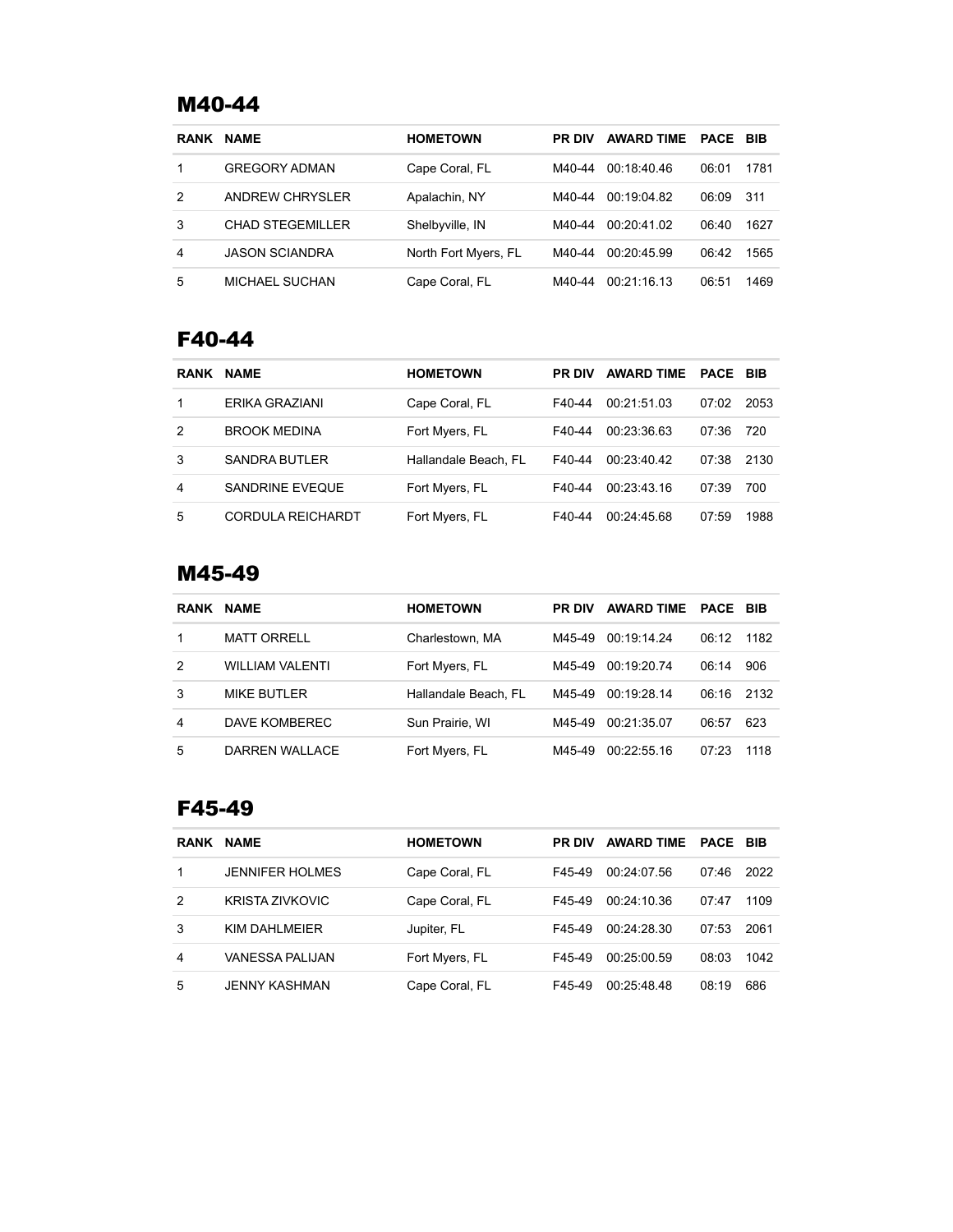## M50-54

| <b>RANK</b> | <b>NAME</b>           | <b>HOMETOWN</b>  | <b>PR DIV</b> | <b>AWARD TIME</b> | PACE  | <b>BIB</b> |
|-------------|-----------------------|------------------|---------------|-------------------|-------|------------|
|             | TODD GLAESMER         | Cape Coral, FL   | M50-54        | 00:21:04.09       | 06:47 | 356        |
| 2           | <b>ERIC WITKOWSKI</b> | Erie, PA         | M50-54        | 00:21:39.11       | 06:59 | 1964       |
| 3           | <b>SCOTT KASHMAN</b>  | Cape Coral, FL   | M50-54        | 00:21:39.97       | 06:59 | 688        |
| 4           | MICHAEL MCHUGH        | Fort Myers, FL   | M50-54        | 00:21:57.47       | 07:05 | 1436       |
| 5           | <b>HENRY HOWARD</b>   | Grand Island, NY | M50-54        | 00:22:13.89       | 07:10 | 571        |

# F50-54

| <b>RANK</b> | <b>NAME</b>          | <b>HOMETOWN</b>  | <b>PR DIV</b> | <b>AWARD TIME</b> | <b>PACE</b> | <b>BIB</b> |
|-------------|----------------------|------------------|---------------|-------------------|-------------|------------|
| 1           | <b>BETH BLACK</b>    | Oakland, CA      | F50-54        | 00.23.15.10       | 07:30       | 1860       |
| 2           | <b>KELLY THOMAS</b>  | Cape Coral, FL   | F50-54        | 00:24:59.84       | 08:03       | 1194       |
| 3           | <b>CRYSTAL WEBER</b> | Cape Coral, FL   | F50-54        | 00.25.26.30       | 08:12       | 1307       |
| 4           | NICKI HAI            | Auburn, NY       | F50-54        | 00:25:49.97       | 08:19       | 2154       |
| 5           | <b>MARY HOWARD</b>   | Grand Island, NY | F50-54        | 00:26:30:36       | 08:32       | 570        |

#### M55-59

| <b>RANK</b> | <b>NAME</b>       | <b>HOMETOWN</b>      | <b>PR DIV</b> | <b>AWARD TIME</b> | <b>PACE</b> | <b>BIB</b> |
|-------------|-------------------|----------------------|---------------|-------------------|-------------|------------|
|             | MICHAEL BRAVO     | Florida, US          | M55-59        | 00:20:45.73       | 06:41       | 1190       |
| 2           | RONALD PRABUCKI   | Cape Coral, FL       | M55-59        | 00.20.49.44       | 06:43       | 1123       |
| 3           | <b>JOHN KERN</b>  | Spring Hill, FL      | M55-59        | 00:21:00.48       | 06:46       | 213        |
| 4           | <b>JOHN SCOTT</b> | Cape Coral, FL       | M55-59        | 00:21:09.95       | 06:49       | 1400       |
| 5           | <b>GUY TAM</b>    | North Fort Myers, FL | M55-59        | 00:21:30.68       | 06:56       | 284        |

#### F55-59

| <b>RANK</b> | <b>NAME</b>           | <b>HOMETOWN</b>  | <b>PR DIV</b> | <b>AWARD TIME</b> | <b>PACE</b> | BIB  |
|-------------|-----------------------|------------------|---------------|-------------------|-------------|------|
| 1           | LISA ROETH            | Fort Myers, FL   | F55-59        | 00:23:15.38       | 07:30       | 1099 |
| 2           | EILEEN TARRAGO        | Cape Coral, FL   | F55-59        | 00:27:00.80       | 08:42       | 1141 |
| 3           | TONI BANDA            | Fort Myers, FL   | F55-59        | 00:27:06.74       | 08:44       | 1526 |
| 4           | SHERRY FOLEY          | Cape Coral, FL   | F55-59        | 00:27:10.42       | 08:45       | 1397 |
| 5           | <b>SUSAN VALENTIA</b> | Lehigh Acres, FL | F55-59        | 00.27.37.42       | 08:54       | 194  |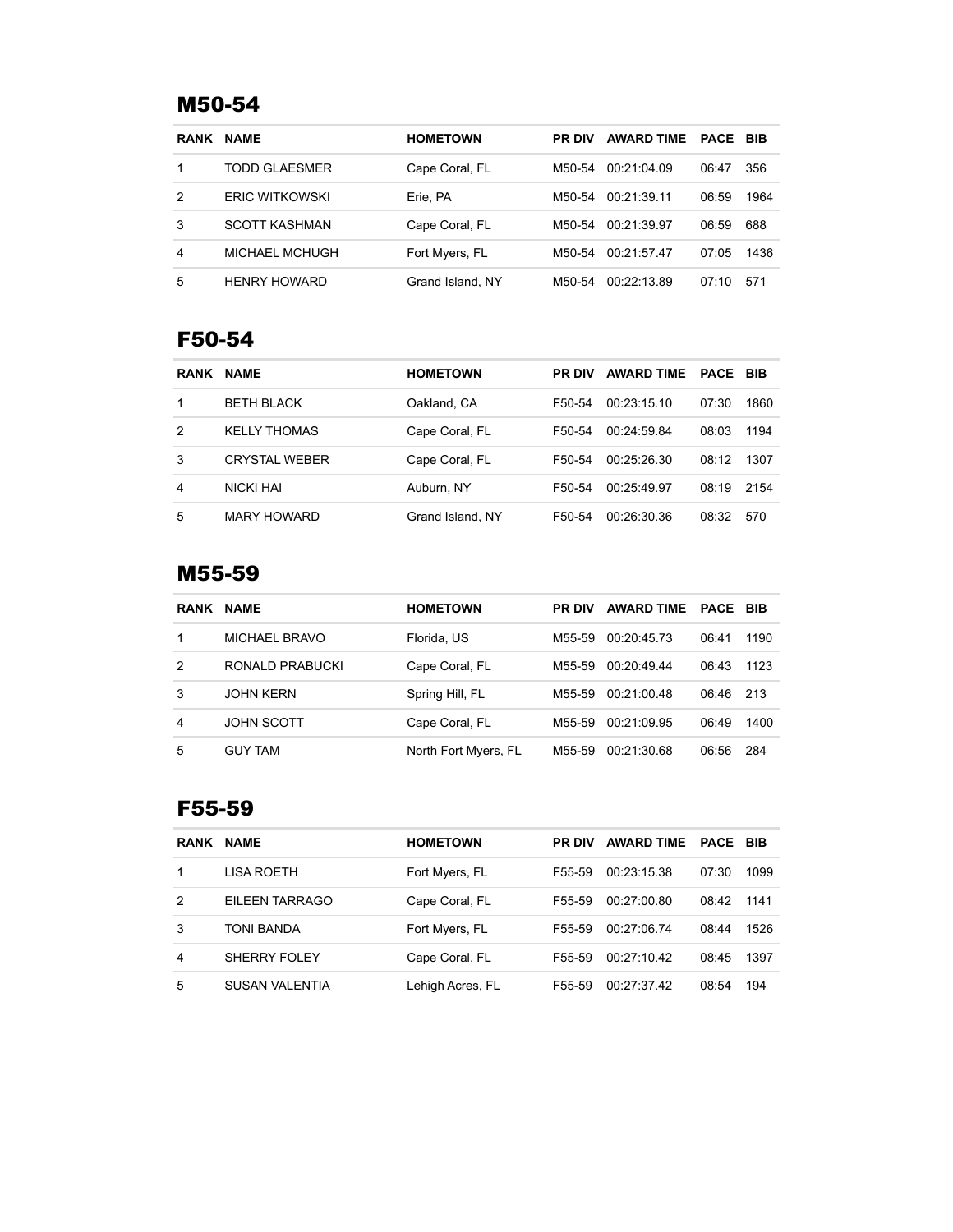# M60-64

| <b>RANK</b> | <b>NAME</b>           | <b>HOMETOWN</b>      | <b>PR DIV</b> | <b>AWARD TIME</b> | PACE  | <b>BIB</b> |
|-------------|-----------------------|----------------------|---------------|-------------------|-------|------------|
|             | <b>JACK RAGAN</b>     | North Fort Myers, FL | M60-64        | 00:22:05.28       | 07:07 | 607        |
| 2           | <b>TONY BURKETT</b>   | Cape Coral, FL       | M60-64        | 00:22:14.69       | 07:10 | 1485       |
| 3           | <b>ERIC FREEDMAN</b>  | Cape Coral, FL       | M60-64        | 00.23.21.29       | 07:32 | 1407       |
| 4           | <b>STEVE ANDERSON</b> | Fort Myers, FL       | M60-64        | 00:23:40.86       | 07:38 | 2045       |
| 5           | <b>STEVEN PRIEST</b>  | Fort Myers, FL       | M60-64        | 00:25:09.95       | 08:07 | 512        |

# F60-64

| <b>RANK</b> | <b>NAME</b>            | <b>HOMETOWN</b>  | <b>PR DIV</b> | <b>AWARD TIME</b> | PACE  | BIB  |
|-------------|------------------------|------------------|---------------|-------------------|-------|------|
| 1           | ROBIN SMITH            | Cape Coral, FL   | F60-64        | 00:26:38.99       | 08:35 | 1426 |
| 2           | <b>FRANCINE GOLDEN</b> | Lehigh Acres, FL | F60-64        | 00:28:30.67       | 09:11 | 72   |
| 3           | PAULA MARTINEZ         | Cape Coral, FL   | F60-64        | 00:30:16.07       | 09:45 | 692  |
| 4           | <b>MARYLOU BUSHMAN</b> | Cape Coral, FL   | F60-64        | 00:31:01:41       | 10:00 | 389  |
| 5           | <b>RUTH CHAMBERLIN</b> | Matlacha, FL     | F60-64        | 00.32.52.69       | 10:35 | 580  |

#### M65-69

| <b>RANK</b> | <b>NAME</b>         | <b>HOMETOWN</b> | <b>PR DIV</b> | <b>AWARD TIME</b> | PACE  | BIB  |
|-------------|---------------------|-----------------|---------------|-------------------|-------|------|
| 1           | <b>IVAN VEGA</b>    | Cape Coral, FL  | M65-69        | 00:23:25.91       | 07:33 | 543  |
| 2           | <b>FD PERES</b>     | Fort Myers, FL  | M65-69        | 00:24:26.81       | 07:53 | 2004 |
| 3           | <b>BILL PACHECO</b> | Cape Coral, FL  | M65-69        | 00:24:35.84       | 07:56 | 1455 |
| 4           | <b>RUSSELL KOHL</b> | Appleton, WI    | M65-69        | 00:24:54.82       | 08:02 | 302  |
| 5           | <b>PAUL STARK</b>   | Fort Myers, FL  | M65-69        | 00:25:48.18       | 08:19 | 959  |

#### F65-69

| <b>RANK</b> | <b>NAME</b>             | <b>HOMETOWN</b> | <b>PR DIV</b> | <b>AWARD TIME</b> | <b>PACE</b> | BIB  |
|-------------|-------------------------|-----------------|---------------|-------------------|-------------|------|
| 1           | AMY YANNI               | Fort Myers, FL  | F65-69        | 00:26:13.55       | 08:27       | 523  |
| 2           | <b>LEIGH LINGWALL</b>   | Bokeelia, FL    | F65-69        | 00:27:05:38       | 08:44       | 159  |
| 3           | <b>CHERYLL DUQUETTE</b> | Cape Coral, FL  | F65-69        | 00:28:03.49       | 09:02       | 87   |
| 4           | <b>DEBORAH STETTS</b>   | Cape Coral, FL  | F65-69        | 00:31:50.14       | 10:15       | 1510 |
| 5           | <b>SUE JUSTIN</b>       | Cape Coral, FL  | F65-69        | 00:34:39.64       | 11:10       | 609  |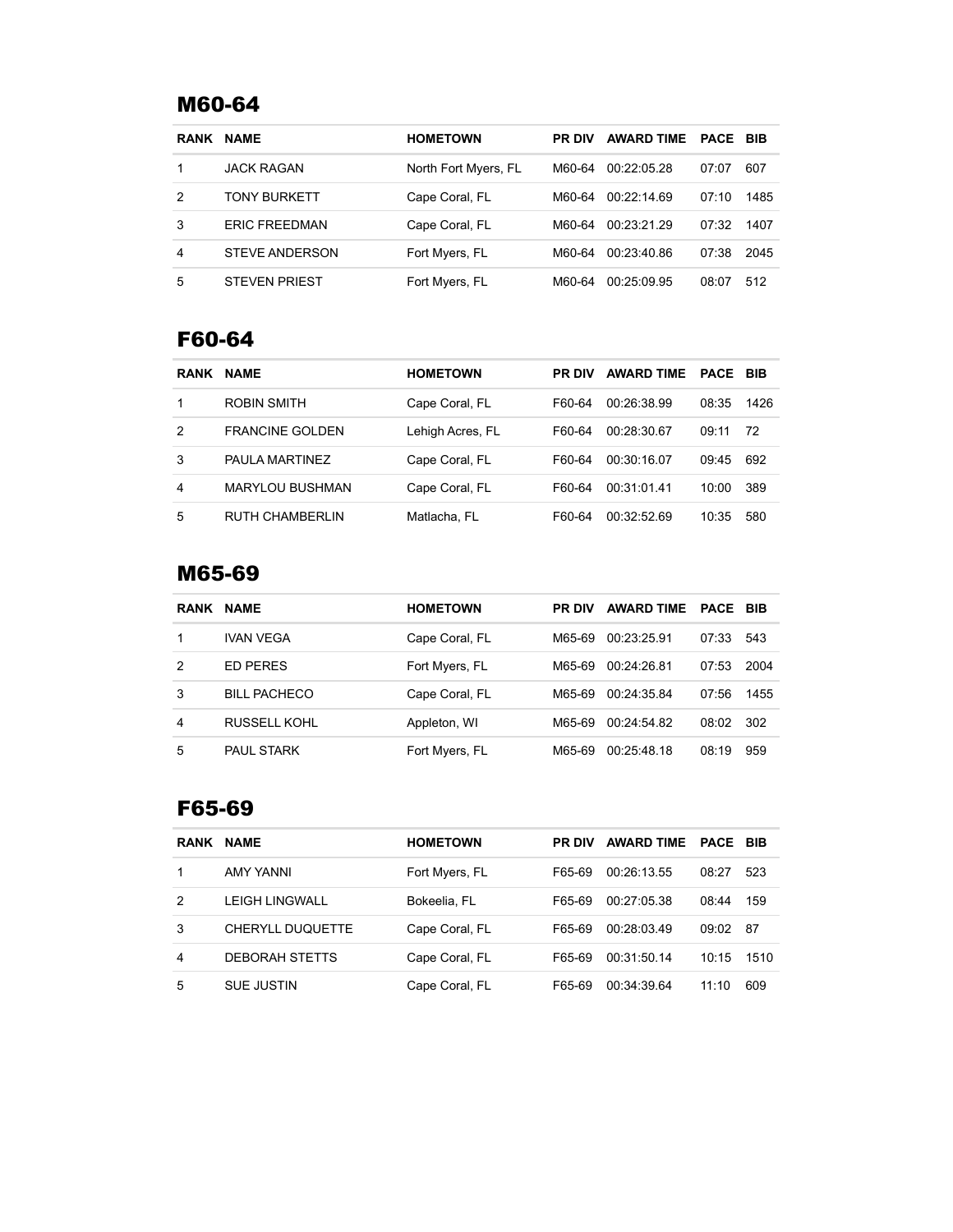# M70-74

| <b>RANK</b> | <b>NAME</b>           | <b>HOMETOWN</b>      | <b>PR DIV</b> | <b>AWARD TIME</b> | PACE  | BIB  |
|-------------|-----------------------|----------------------|---------------|-------------------|-------|------|
|             | KURT HERBICHT         | Germany              | M70-74        | 00:22:36.68       | 07:17 | 2015 |
| 2           | ROCKY MADDEN          | Fort Myers Beach, FL | M70-74        | 00:26:13.90       | 08:27 | 331  |
| 3           | LOU MARJON            | North Fort Myers, FL | M70-74        | 00:29:49.85       | 09:37 | 1277 |
| 4           | <b>STEVE KILCLINE</b> | Lehigh Acres, FL     | M70-74        | 00:30:19.75       | 09:46 | 792  |
| 5           | <b>JIM STEWART</b>    | Fort Myers, FL       | M70-74        | 00:30:29.21       | 09:49 | 1989 |

# F70-74

| <b>RANK</b> | <b>NAME</b>         | <b>HOMETOWN</b>      | <b>PR DIV</b> | <b>AWARD TIME</b> | PACE  | BIB  |
|-------------|---------------------|----------------------|---------------|-------------------|-------|------|
| 1           | CJ QUIGGLE          | Fort Myers, FL       | F70-74        | 00:33:24.89       | 10:46 | 179  |
| 2           | <b>MARY GRIFFIN</b> | Willowick, OH        | F70-74        | 00:35:58.50       | 11:35 | 142  |
| 3           | KATHY CANADA        | North Fort Myers, FL | F70-74        | 00:38:15.32       | 12:19 | 33   |
| 4           | SANDI MARJON        | North Fort Myers, FL | F70-74        | 00.390946         | 12:37 | 1948 |
| 5           | <b>JOY TURKO</b>    | Fort Myers, FL       | F70-74        | 00:40:44.02       | 13:07 | 882  |

#### M75-79

| <b>RANK</b> | <b>NAME</b>            | <b>HOMETOWN</b>      | <b>PR DIV</b> | <b>AWARD TIME</b> | <b>PACE</b> | BIB  |
|-------------|------------------------|----------------------|---------------|-------------------|-------------|------|
|             | <b>DON TARASIEWICZ</b> | North Fort Myers, FL | M75-79        | 00:27:46:44       | 08:57       | 1189 |
| 2           | <b>JAMES RENFRO</b>    | North Fort Myers, FL | M75-79        | 00:30:03.16       | 09:41       | 1344 |
| 3           | DONALD VOIGT           | Fort Myers Beach, FL | M75-79        | 00:31:52.96       | 10:16       | 502  |
| 4           | <b>MERLE MOORE</b>     | Naples, FL           | M75-79        | 00:34:42.87       | 11:11       | 1310 |
| 5           | <b>MICHAEL BURNS</b>   | Fort Myers, FL       | M75-79        | 00:34:45:43       | 11:12       | 400  |

#### F75-79

| <b>RANK</b> | <b>NAME</b>            | <b>HOMETOWN</b>      | <b>PR DIV</b> | <b>AWARD TIME</b> | <b>PACE</b> | BIB  |
|-------------|------------------------|----------------------|---------------|-------------------|-------------|------|
|             | <b>MARILYNNE PONTO</b> | Fort Myers, FL       | F75-79        | 00:37:09.82       | 11:58       | 1410 |
| 2           | LINDA JOHNSON          | Fort Myers, FL       | F75-79        | 00:55:04.47       | 17:44       | 1112 |
| 3           | <b>GINA MERICK</b>     | Fort Myers, FL       | F75-79        | 00:58:20.21       | 18:47       | 1130 |
| 4           | SONET GOODWIN          | Saint James City, FL | F75-79        | 01:00:18.07       | 19:25       | 1291 |
| 5           | <b>JEAN CONWAY</b>     | Lehigh Acres, FL     | F75-79        | 01:01:03.37       | 19:40       | 75   |